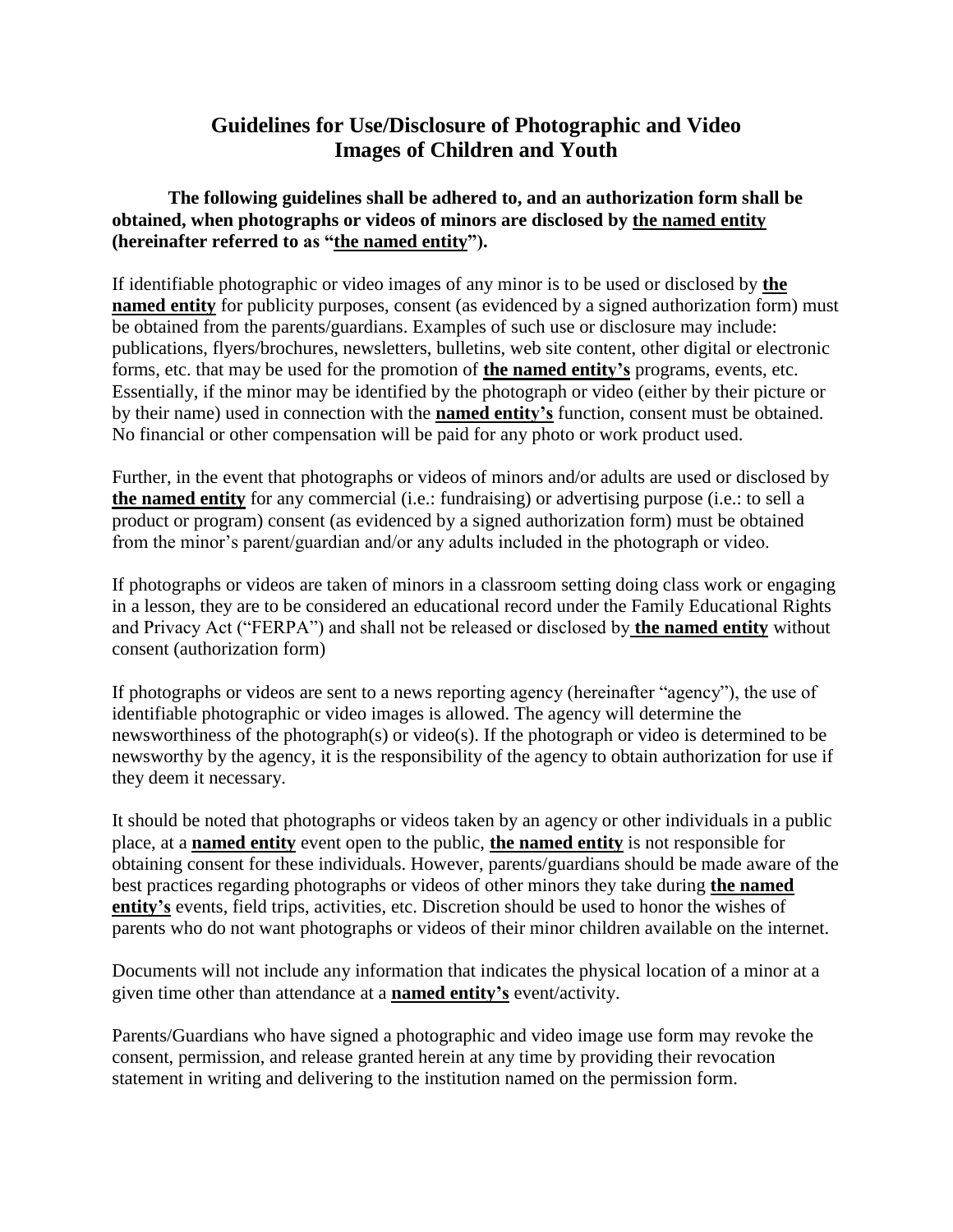### **Definitions:**

**Minor** – anyone under the age of 18

**Adult** – anyone who has reached the age of 18 and older

**Above-named entity/Named entity** – Institution named on the Letterhead of the Authorization Form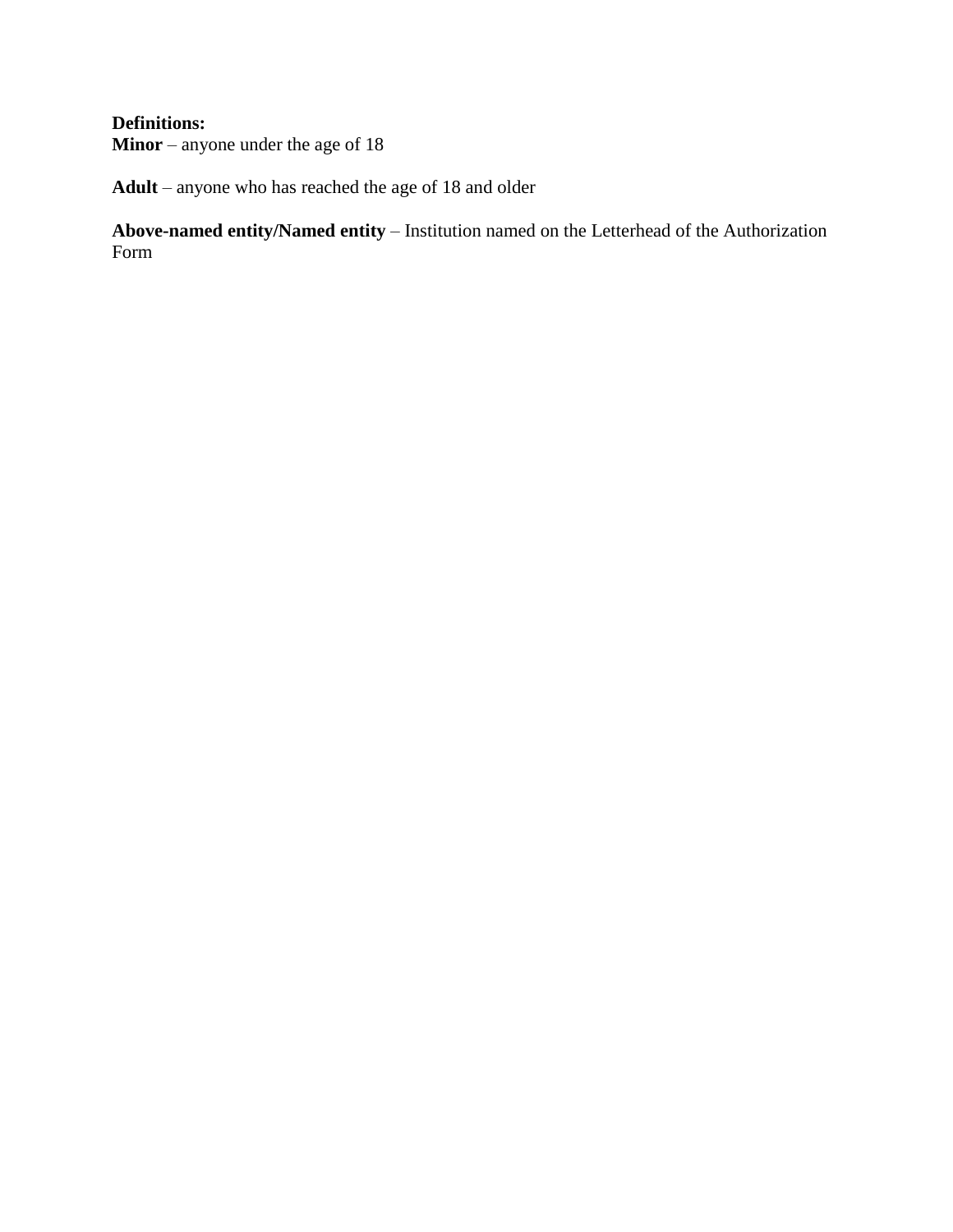# **Appropriate Letterhead**

### **Authorization Form For Use of Child/Youth Name, Likeness, Photographic and/or Video Image**

**This authorization form shall serve as parental permission for the use of name, likeness, photographic, and/or video image of a child/youth where such permission is required.**

I grant permission to \_\_\_\_\_\_\_\_\_\_\_\_\_\_\_\_\_\_\_\_\_\_\_\_\_\_\_\_\_\_\_\_\_\_\_\_\_\_\_\_\_\_\_\_\_\_\_\_\_\_\_\_\_\_\_\_\_\_

(print or type the above-named entity)

to use my child's/youth's  $\Box$  first name only  $\Box$  first & last name (check only one), likeness, photographic, and/or video image in the production of the following:

- 1. Above-named entity's official Publications, Brochures, Programs, Newsletters and other printed publications administered by the named entity.
- 2. Above-named entity's official Website, Facebook page, Instagram, Twitter and other social networking sites administered by the named entity.
- 3. Above-named entity's official postings on online video communities such as YouTube
- 4. [www.eriercd.org](http://www.eriercd.org/) The official website of the Diocese of Erie
- 5. Other:  $\blacksquare$
- $6.$  Other:

I understand that if, for whatever reason, at any point in time, I decide to revoke this agreement, and I so notify the above-named entity **in writing**, all references to my child/youth (i.e.: name, likeness, photographic, and/or video image) will no longer be used. I understand that web page references and web page photographic images will be removed within thirty (30) days of the written notification. I understand that the above-named entity is not responsible for access to the internet information or downloads made by users using the web prior to this removal of web references (i.e.: name, likeness, photographic, and/or video image). I further understand that my child's/youth's name, likeness, photographic, and/or video image may continue to be used in any publications already printed or published prior to my revocation of consent provided herein.

I also understand that adult supervisors, coaches and/or activities sponsors may take photographic or video images of my child/youth during athletic, and/or program or extracurricular activities, for purposes of newsworthiness, post-secondary athletic or academic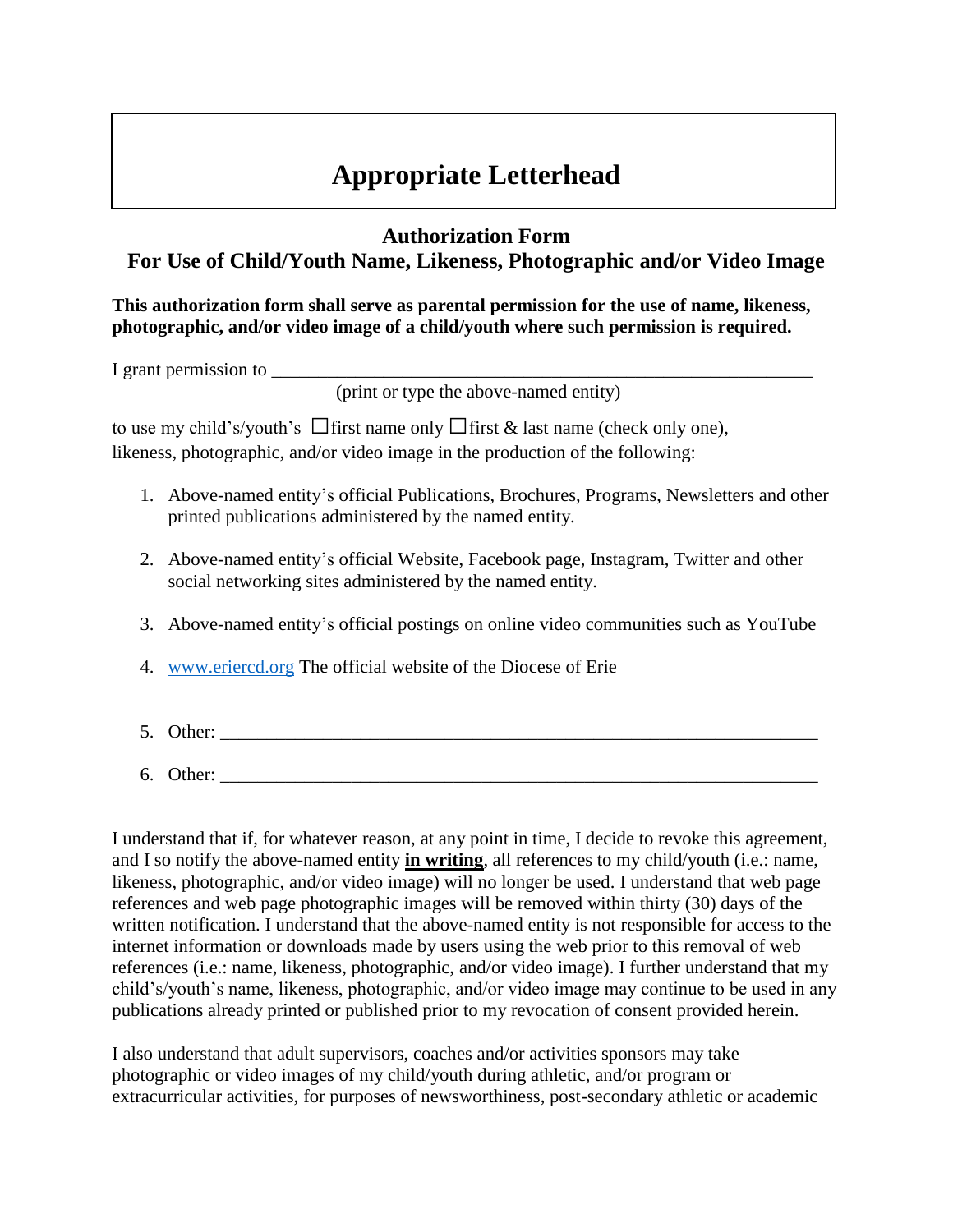grants or scholarships, and for which I provide my consent. I understand that no financial or other compensation will be paid for any photo, video or work product used.

Additionally, other parents, adults, and third parties may attend and take photographs and/or video of public events and activities. Finally, I understand that such parties are not within the control of the above-named entity to direct or limit the use of any photographic or video image taken or obtained by them which may include images of my child/youth.

\_\_\_\_\_\_\_\_\_\_\_\_\_\_\_\_\_\_\_\_\_\_\_\_\_\_\_\_\_\_\_\_\_\_\_\_\_ \_\_\_\_\_\_\_\_\_\_\_\_\_\_\_\_\_\_\_\_

\_\_\_\_\_\_\_\_\_\_\_\_\_\_\_\_\_\_\_\_\_\_\_\_\_\_\_\_\_\_\_\_\_\_\_\_\_\_ \_\_\_\_\_\_\_\_\_\_\_\_\_\_\_\_\_\_\_\_

Name of Child (please print) Date of Birth

Signature of Parent or Legal Guardian Date

## **Definitions:**

**Child/Youth** – anyone under the age of 18

**Adult** – anyone who has reached the age of 18 and older

**Above-named entity/named entity** – Institution named on the Letterhead of the Authorization Form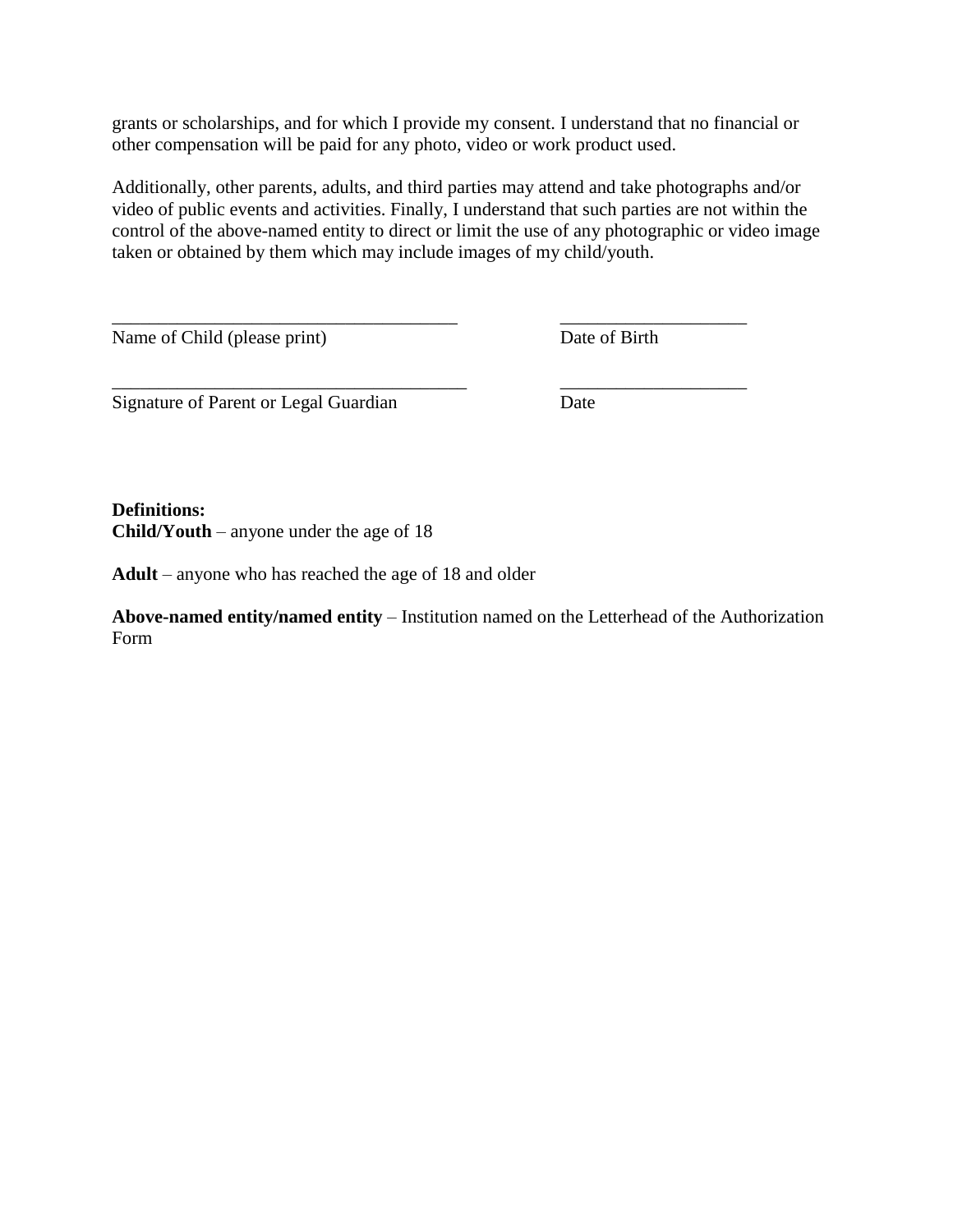# **Appropriate Letterhead**

### **Authorization Form For Use of Child/Youth Name, Likeness, Photographic and/or Video Image**

### **This authorization form shall serve as parental permission for the use of name, likeness, photographic, and/or video image of a child/youth where such permission is required.**

I grant permission to

(print or type the above-named entity)

to use my child's/youth's  $\Box$  first name only  $\Box$  first & last name (check only one), likeness, photographic, and/or video image in the production of the following:

#### **Check all that apply**

□Above-named entity's official Publications, Brochures, Programs, Newsletters and other printed publications administered by the named entity.

 $\Box$ Above-named entity's official Website, Facebook page, Instagram, Twitter and other social networking sites administered by the named entity.

 $\Box$ Above-named entity's official postings on online video communities such as YouTube

 $\Box$ [www.eriercd.org](http://www.eriercd.org/) The official website of the Diocese of Erie

 $\Box$  Other:

 $\Box$  Other:

I understand that if, for whatever reason, at any point in time, I decide to revoke this agreement, and I so notify the above-named entity **in writing**, all references to my child/youth (i.e.: name, likeness, photographic, and/or video image) will no longer be used. I understand that web page references and web page photographic images will be removed within thirty (30) days of the written notification. I understand that the above-named entity is not responsible for access to the internet information or downloads made by users using the web prior to this removal of web references (i.e.: name, likeness, photographic, and/or video image). I further understand that my child's/youth's name, likeness, photographic, and/or video image may continue to be used in any publications already printed or published prior to my revocation of consent provided herein.